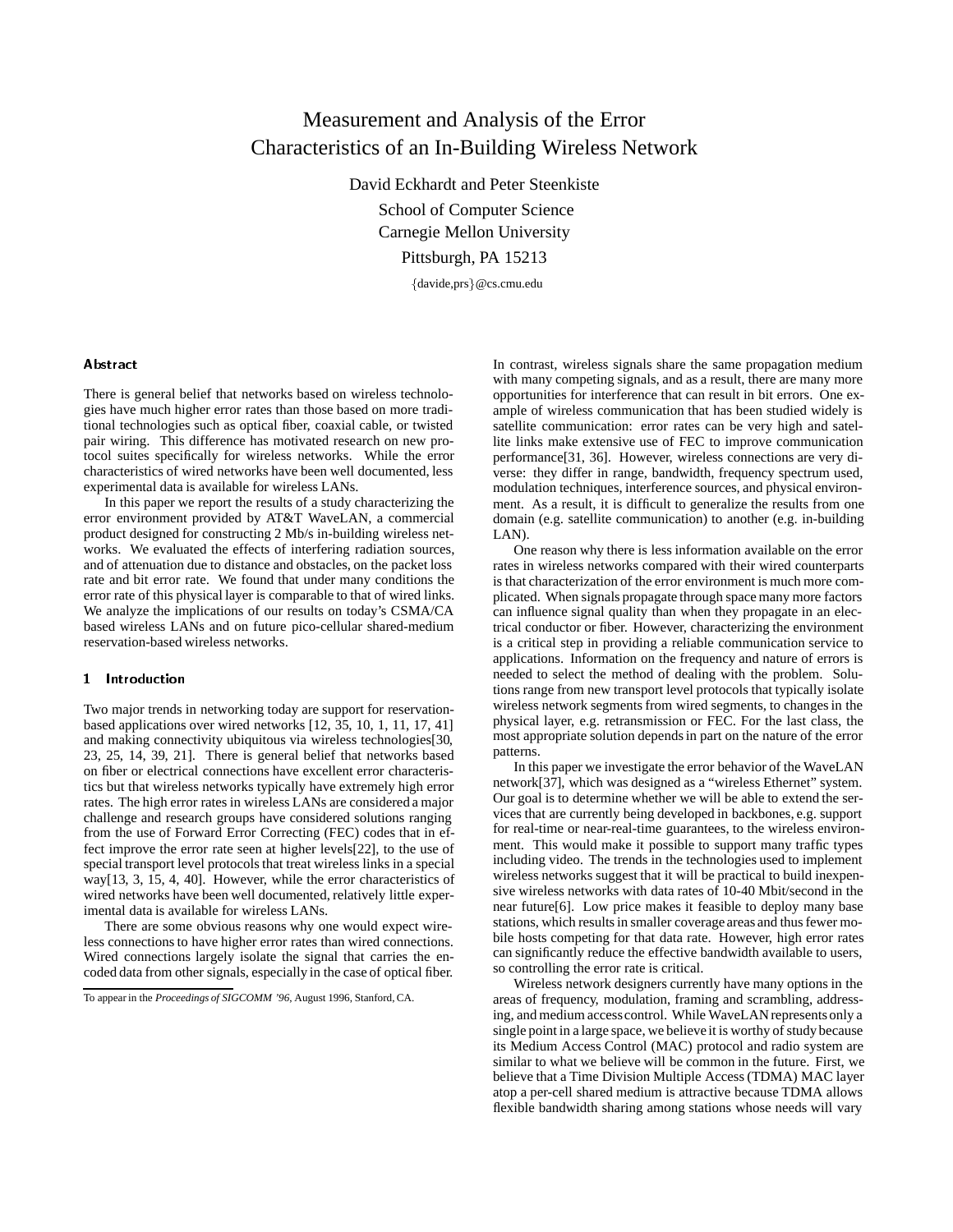with time, and because a shared channel should support multicast connections efficiently. Second, direct-sequence spread spectrum (DSSS) is attractive because it provides noise tolerance and can be extended to provide sharp cell boundaries in the form of Code Division Multiple Access (CDMA)[28]. In fact, there is a similar product, Arlan[27], which uses the same frequency bands and DSSS modulation. We expect that similar systems will react in similar, though not identical, fashions when exposed to the challenges described in this paper.

The remainder of the paper is organized as follows. In Section 2 we first describe the capabilities of the WaveLAN interface. In Sections 3 and 4 we present a brief summary of the sources of wireless errors and our methodology for characterizing the error environment. We then present the results of our study: characterization of in-room, line-of-sight communication (Section 5), measurements of the errors caused by passive obstacles (Section 6) and competing radiation sources (Section 7). We discuss the implications on the architecture of wireless LANs in Section 8 and related work in Section 9.

### **AT&T WaveLAN**  $\overline{2}$

WaveLAN[37] is designed to be an affordable, easy-to-install wireless extension of an existing bridged Ethernet system. Products include ISA and PCMCIA network interfaces for PC-compatible computers and stand-alone WaveLAN-to-Ethernet packet bridges. They operate in either the 902-928 MHz or the 2.4-2.8 GHz ISM (Industrial, Scientific, and Medical) license-free band. The PCM-CIA units comprise a Type II PCMCIA card and an external unit a little larger and heavier than a deck of cards, and are commercially available for roughly \$500 in small quantity.

Internally, the WaveLAN interface contains a standard Intel 82593 single-chip CSMA/CD LAN controller, custom logic for signal processing and modem control, and a custom radio transceiver. The transmitter applies DQPSK modulation to a 2 megabit/s data stream, yielding a 1 megabaud signal. This signal is further modulated by an 11 chip per bit sequence (hence "direct sequence") to produce an 11 MHz wide signal which is transmitted with a power of 500 milliwatts. The receiver selects between two perpendicular antennas and multiple incoming signal paths to combat multipath interference.

The modem control unit prepends a 16-bit "network ID" to every packet on transmit, and can be set to reject all but one network ID on receive. In addition, it informs the host of the channel condition upon each packet arrival by reporting signal level, silence level, signal quality, and antenna selected for each packet. The signal and silence levels (5 bits) are derived from the receiver's automatic gain control (AGC) setting just after the beginning and end of the packet, respectively. Because the MAC protocol discourages simultaneous transmission and immediately consecutive transmissions, measuring the silence level during an inter-packet time is typically a good indication of the amount of non-WaveLAN background interference. The signal quality (4 bits) is sampled just after the beginning of the packet and is derived from the information the receiver uses to select between the two antennas.

As it is difficult to detect collisions in this radio environment, WaveLAN employs a CSMA/CA (collision avoidance) MAC protocol[2]. In CSMA/CD, a station which becomes ready to transmit while the medium is busy will make its first transmission attempt as soon as the medium is free, based on the optimistic assumption that it is the only waiting station. If this assumption is wrong, all waiting stations will quickly learn that when they sense a collision. Since WaveLAN cannot sense collisions, they result in packet losses which must be dealt with by higher layer protocols. Wave-LAN CSMA/CA attempts to avoid collision losses by treating a busy medium as a collision. That is, any stations which become

ready to transmit while the medium is busy will delay for a random interval when the medium becomes free. Aside from the modified MAC protocol and lower data rate, the 82593 performs all standard Ethernet functions, including framing, address recognition and filtering, CRC generation and checking, and transmission scheduling with exponential backoff.

Many of the techniques cellular radio systems [30, 23, 33] employ to re-use frequencies in nearby areas, such as power control, frequency diversity and code diversity, are easiest to employ in a point-to-point environment. Since WaveLAN follows the Ethernet protocol, where stations multicast to dynamic sets of peers rather than communicating exclusivelywith a central basestation, it would be difficult to estimate the power required to contact a particular set of receivers for each packet transmission, and expensiveor complex to synchronize with many stations each using a different spreading sequence. Perhaps for these reasons, WaveLAN does not provide the ability to vary transmit power and does not use frequency or code diversity. Instead, it gives receivers the ability to mask out weak signals through a receive threshold,  $\frac{1}{1}$  which improves throughput and may be sufficient to simulate cell boundaries in some cases even though WaveLAN is inherently a single shared channel. In addition, the "network ID" provides multiple logical Ethernet address spaces, which allows WaveLAN-to-Ethernet bridges to use standard bridge routing protocols. We consider the use of the receive threshold in more detail in Section 5.

## 3 Sources of Wireless Errors

For the purposes of this study, we organize the possible sources of errors in a wireless network into three groups.

The first group contains error sources we investigated and report on in this paper:

- *attenuation.* When electromagnetic energy encounters matter, some of it is lost in the form of heat. WaveLAN can usually penetrate several walls while maintaining a quite good error rate, but we found attenuation to be a significant source of errors.
- *front end overload.* If a very powerful transmitter of one frequency band is near a receiver of another band, the transmitter may overwhelm filters in the receiver and inject substantial noise. As we expect wireless computer networks to be employed in close proximity to microwave ovens and cellular phones, we have made an initial investigation into errors due to front-end overload.
- *narrowband interference.* This is due to an unfriendly transmitter occupying a small frequency band overlapping (perhaps totally) with the band we wish to use. We investigated the effects of two 900 MHz FM cordless phones.
- *spread-spectrum interference.* This is due to an unfriendly transmitter either switching between narrowband frequencies or spreading its energy simultaneously across a wide frequency band. We have investigated interference between competing WaveLAN transmitters and between WaveLAN and other 900 MHz spread-spectrum sources.

The second group contains error sources which might have an impact on WaveLAN performance, but which we did not or could not control the behavior of:

 *natural background noise.* For example, infrared wireless networks may perform poorly if they are near sources of direct sunlight. We did not attempt to measure or control for background noise.

<sup>&</sup>lt;sup>1</sup>There is also a threshold which allows filtering based on signal quality, though we do not employ it.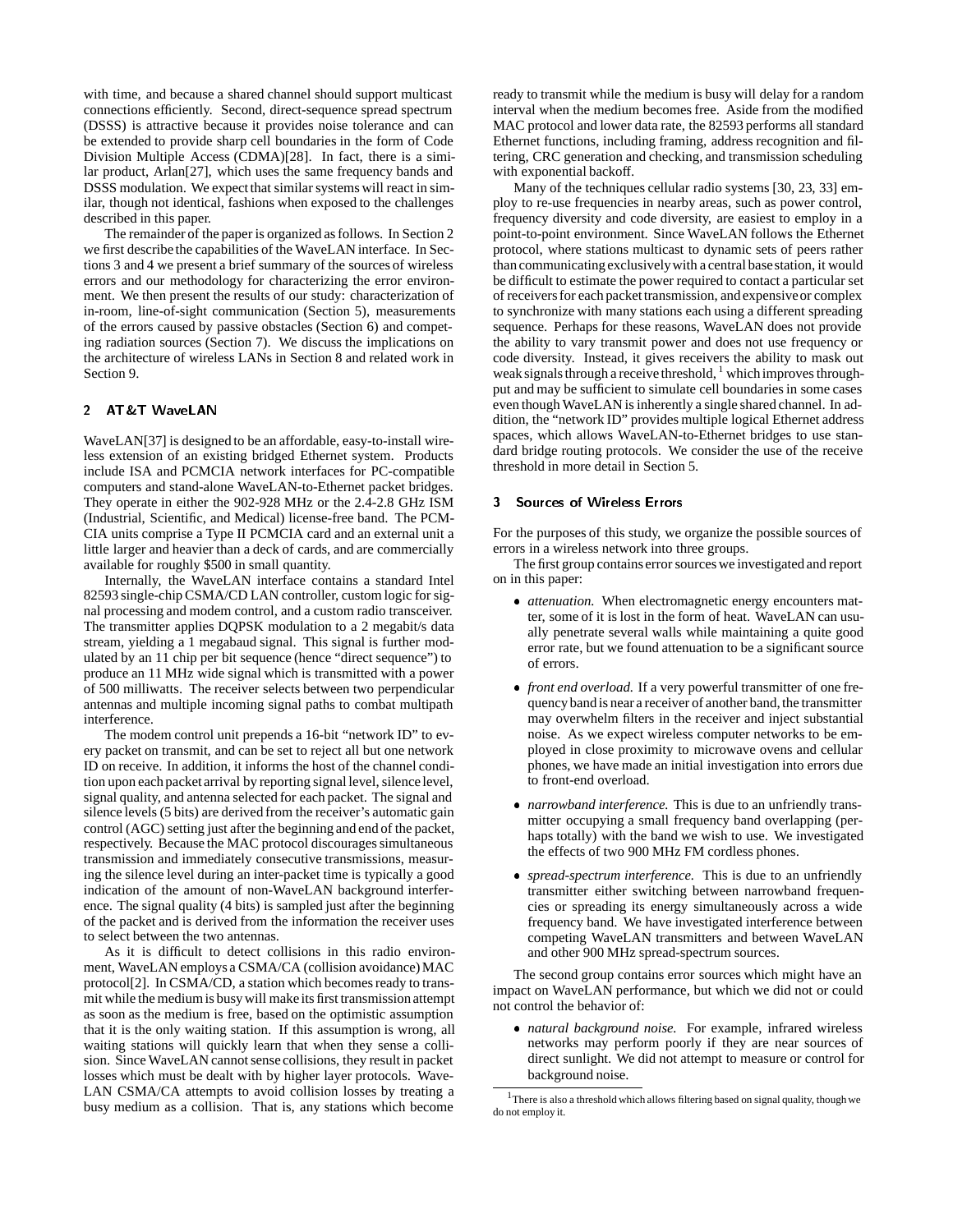| Column Name            | Meaning                                               |
|------------------------|-------------------------------------------------------|
| Packets Received       | Test packets received                                 |
| Packet Loss            | Percentage of transmitted test packets that were lost |
| Packets Truncated      | Number of received test packets which were truncated  |
| <b>Bits received</b>   | Number of body bits received, rounded down            |
| <b>Wrapper Damaged</b> | Number of packets with damaged headers or trailers    |
| <b>Body Bits</b>       | Total number of body bits damaged in trial            |
| Worst Body             | Number of bits damaged in most-corrupted packet body  |

Table 1: Column heading explanations

 *multipath interference.* When electromagnetic radiation reflects off of or diffracts around objects, it takes multiple paths between the transmitter and the receiver. Since these paths are typically of different lengths, there will be destructive interference, which can greatly reduce signal strength. We have not studied how multipath effects interfere with WaveLAN, in part because they are difficult to model and study, and in part because WaveLAN is explicitly designed to resist them.

The third group contains error sources we did not consider in this paper:

- *path loss (dispersion)*. The intensity of electromagnetic energy reaching a receiver is decreased by distance even in free space. We found WaveLAN did not suffer errors due to path loss even in large lecture halls.
- *motion.* If two communicating objects are moving with respect to each other, the frequency of the electromagnetic energy changes according to the Doppler effect. While this effect may be significant in some radio environments[20], the Doppler shift due to moving a WaveLAN unit at the speed of sound would be substantially less than the inaccuracy of the clock crystals employed by WaveLAN[37]. Hence we have not investigated errors due to motion.
- *data dependent effects.* Some modulation schemes can lose clock synchronization in the face of certain long bit patterns. While we have transmitted a variety of data packets in our investigation, we have not particularly examined WaveLAN for data dependent error patterns, in part because the receiver includes active correction for clock drift.

### 4 Methodology

To characterize the error environment of the WaveLAN, we monitored the quality of data transfers between two identical DECpc 425SL laptops (25 MHz 80486) running NetBSD 1.0A. For different tests, we placed the PCs in different environments or added competing radiation sources.

The data transfers consisted of specially-formatted UDP datagrams. On the receiver, the kernel device driver was modified to place both the Ethernet controller and the modem control unit into "promiscuous" mode and to log, for each incoming packet, every bit and all available status information, even if the packet failed the Ethernet CRC check. We decided to collect bursts of packets at the maximum possible transmission rate (roughly 1.4 Mb/s for this machine and protocol stack), aggregating multiple bursts to form a long trial. Within each trial, packets consisted of 256 32-bit words wrapped inside UDP, IP, Ethernet, and modem framing. For each packet, the data words were identical to facilitate identification even in the face of substantial noise, and the data value was incremented between packets.

There are many reasons why a transmitted test packet might not be received, and we will consider them in order from the outside of the packet toward the center. First, certain errors might cause the modem unit to miss the beginning-of-frame marker, resulting in a slightly-damaged packet being totally lost. Second, it is possible for a packet to arrive correctly but be lost by the receiver due to unrelated system activity, even though we tried to reduce this to a minimum. Third, errors in the packetheaders and trailers might lead the Ethernet or IP layers to discard the packet due to damage or misaddressing. Therefore, we enable promiscuous receive and disable automatic CRC filtering at the Ethernet level and use a heuristic matching procedure to determine whether a given packet is one of the test series. Finally, a packet may arrive but the body may be truncated and/or some bit values may be incorrect. We apply a second heuristic procedure to determine the sequence number of any packet we believe is a test packet. Since the packet body consists of a single word repeated multiple times, truncated packet bodies are ambiguous–it is not possible to know which words are missing. Therefore, we produce an estimated error syndrome (bit corruption pattern) only for those test packets which are damaged but not truncated. Furthermore, we report precise bit error figures only for errors in the data portion of the packet, as reconstructing the exact IP header (and thus the Ethernet CRC trailer) is difficult. Therefore, there are some packets which we know to be damaged but for which we cannot determine the exact number of corrupted bits. Due to these factors, our packet loss rate and bit error rate (BER) figures are necessarily only estimates.

Table 1 explains the column headings we use in most tables. When we present signal level, silence level, and signal quality, we give the minimum observation, mean, standard deviation (in parentheses), and maximum observation. Unless otherwise specified, all runs use a receive threshold of 3 and a quality threshold of 1.

In some trials we received packets from WaveLAN units in nearby rooms or in other buildings. Typically these packets were few, had poor signal characteristics, and were damaged. Frequently we could determine that they were ARP packets or inter-bridge routing packets. We present them, labelled "Outsiders," only when they are significant (due to number or signal characteristics). It is possible for reasons explained above that some packets we identify as outsiders may instead be badly corrupted test packets.

Many independent variables could be investigated for effects on loss and error rates. Examples include: noise emitted by different models of laptop computers, relative position of transmitter and receiver, orientation of antenna, temperature, humidity, position of human bodies, different transmit and receive capabilities of individual units, different materials of walls, ceilings, floors, and furniture, and effects of very distant competing transmitters. Many of these variables have too many values to investigate with any thoroughness, may vary greatly from building to building, or, in the case of interference, may be nearly impossible to measure outside a "clean room" environment. Therefore, our approach for this study was to select certain variables, manipulate them coarsely, and focus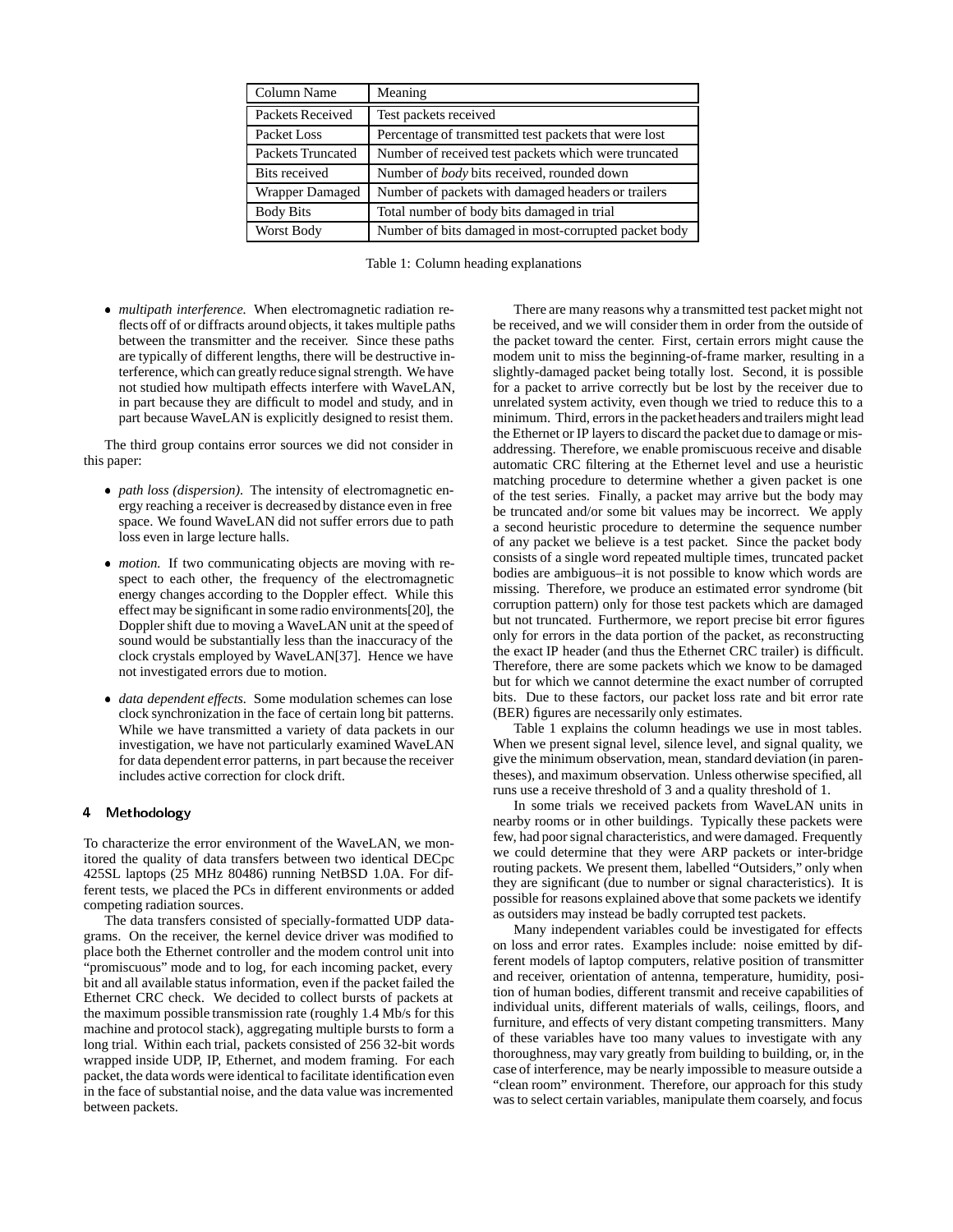| Trial   | Packets  | Packet | Packets   | <b>Bits</b>     | Wrapper        | <b>Body</b> | Worst |
|---------|----------|--------|-----------|-----------------|----------------|-------------|-------|
| Name    | Received | Loss   | Truncated | Received        | Damaged        | <b>Bits</b> | Body  |
| office1 | 102720   | .03%   |           | $8 \times 10^8$ | $\Omega$       | 0           |       |
| office2 | 40080    | 0%     | $\Omega$  | $3 \times 10^8$ | $\overline{0}$ | $\theta$    |       |
| office3 | 102720   | .01%   | $\Omega$  | $8 \times 10^8$ | $\theta$       | $\Omega$    |       |
| office4 | 122159   | .02%   | $\Omega$  | 10 <sup>9</sup> | $\theta$       | $\Omega$    |       |
| office5 | 488399   | .07%   | $\Omega$  | $4 \times 10^9$ | $\theta$       | $\Omega$    |       |
| office6 | 122160   | .04%   | $\Omega$  | 10 <sup>9</sup> | 1              |             |       |
| office7 | 122160   | .02%   | $\Omega$  | 10 <sup>9</sup> | 1              | $\Omega$    |       |
| office8 | 125040   | .02%   | $\Omega$  | 10 <sup>9</sup> | $\Omega$       | $\Omega$    |       |
| office9 | 122160   | .02%   | $\theta$  | 10 <sup>9</sup> | $\overline{0}$ | $\Omega$    |       |

Table 2: Results of in-room experiment

on those with the most obvious effect, i.e. attenuation, obstacles and active radiation sources.

## 5 In-room line-of-sight communication

We discuss WaveLAN behavior in the best case, two stations communicating in the same room. We first present the results of a series of long-running trials designed to estimate the BER of the link under good conditions. We then briefly describe how signal propagation is affected by distance in the absence of obstacles, and finish by examining the effect of the receive threshold on in-room communication.

### $5.1$

In Table 2 we present the results of several long trials in an office for a signal level of approximately 29.5.

Two points are worthy of note. First, the bit error rate is very low. These trials represent more than  $10^{10}$  bits, and we have experienced very few errors. This is certainly low enough for optimism about extending even fairly error-intolerant applications to a wireless network. Second, some process is causing packets to be lost even in a near perfect environment, though at a rate of well under one per thousand. This could be due to some critical host resource being overloaded, or perhaps could indicate that the modem unit's AGC occasionally reacts too slowly and causes the beginning of a packet to be missed. In a running network, this loss would probably correspond to less than one packet per second, which would plausibly be unnoticed even by a multimedia application.

Next we look at how the signal level changes as a function of distance. This is shown in Figure 1. In this experiment the receiver is held fixed against one wall of a large lecture hall while the transmitter is moved away from it to various distances (the zero point represents the two modem units in physical contact). To the extent that the setup approximates omnidirectional antennas in free space, one would expect to see a smooth dropoff in signal level as distance increases. Indeed, that is the dominant theme. The dips at six and thirty feet are probably due to multipath interference (similar WaveLAN non-monotonicity was observed in [16]), and are likely to be particular to the room where the measurements were taken.

Because the WaveLAN design addresses threats such as multipath effects and narrowband interference, signal level is an important predictor of error rate, and an interesting question is at what point the signal level is too low to receive packets reliably. Table 3



Figure 1: Signal level as a function of distance. Error bars represent minimum and maximum observed signal levels.

presents the aggregated results of several trials, with slight variations of receiver position, orientation, and obstacles within each trial. While undamagedpackets may have a signal level as low as 5, and damaged packets one as high as 12, the main body of damaged packets has signal levels below 8, whereas it is well above 8 for undamaged packets. In this trial, we observed several "outsider" packets, which we believe to be from other buildings; the most striking difference between the damaged (which could be truncated and/or corrupted) and undamaged packets is their signal quality.

Figure 2 summarizes the results on signal level and errors. In general, as the distance between the transmitter and the receiver increases (x-axis) the signal level decreases (y-axis). In our inroom experiments, a signal level of roughly 10 is sufficient for the receiver to receive packets reliably with extremely low error rates. When the signal level drops below 8, the error rate becomes very high; this "error region" is shaded in Figure 2. Finally, using the receive threshold described in Section 2, the receiver can mask out packets with a signal level below a certain threshold, as described below.

### 5.3 Receive threshold

In order for the receive threshold to divide an indoor space into pseudo-cells, it must allow us to communicate with stations we want to include, but fully exclude more distant stations we wish to screen out. When investigating pseudo-cellular divisions we must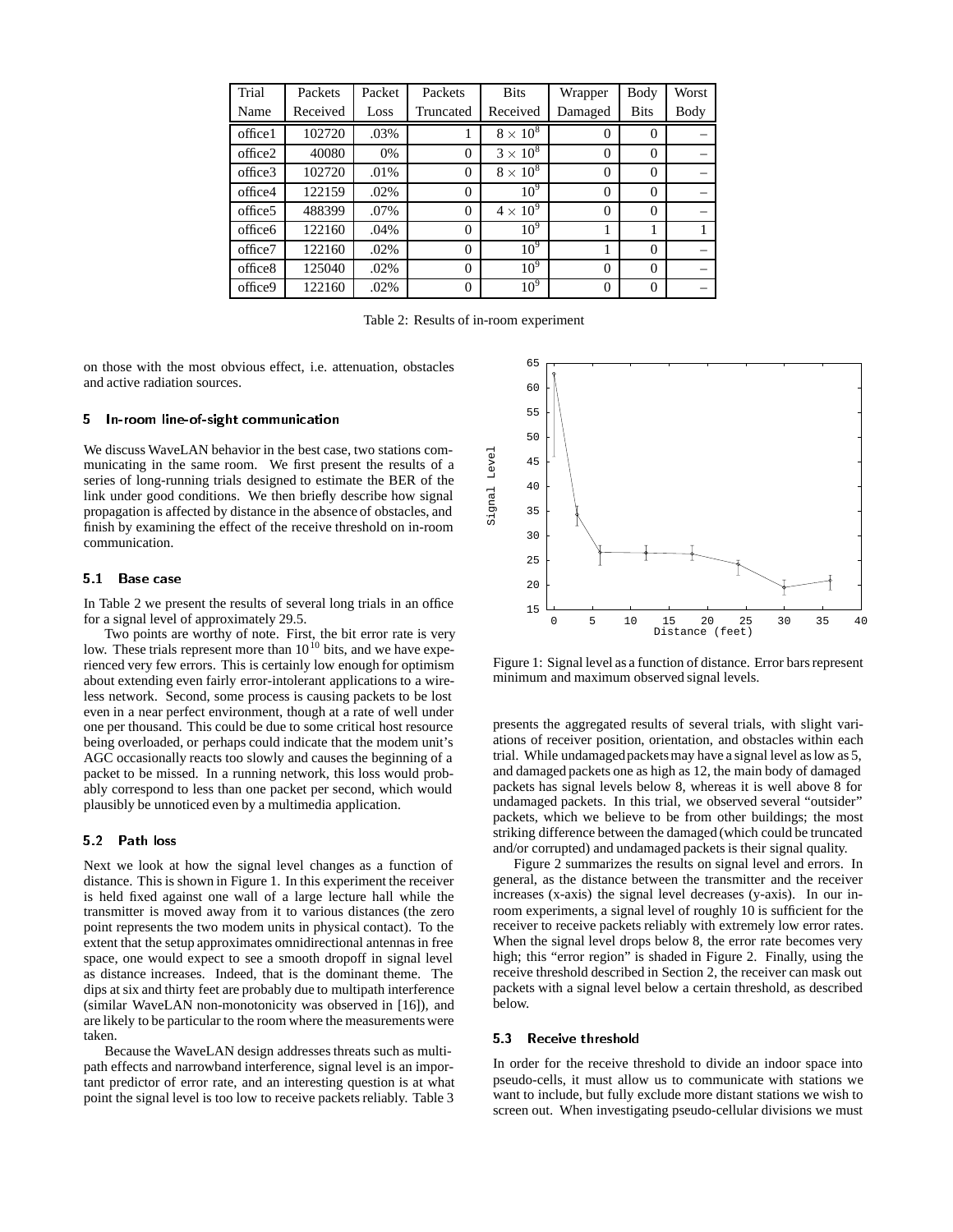| Packet              | Packets  |   |       | Level    |    |          |       | Silence  |    |    |       | Quality  |    |
|---------------------|----------|---|-------|----------|----|----------|-------|----------|----|----|-------|----------|----|
| <b>Type</b>         | Received |   | μ     | $\sigma$ |    |          | $\mu$ | $\sigma$ |    |    | μ     | $\sigma$ |    |
| All test packets    | 8634     |   | 14.15 | 6.32)    | 27 | $\theta$ | 2.89  | 1.64)    | 9  | ∍  | 14.80 | (0.86)   | 15 |
| Undamaged           | 7942     |   | 14.74 | 6.23     | 27 | $\theta$ | 2.83  | 1.64)    | 9  | 3  | 14.94 | (0.37)   | 15 |
| Truncated           | 107      |   | 6.20  | (1.44)   | 10 | $\Omega$ | 3.48  | 1.34)    | 6  | 6  | 10.07 | 1.74)    | 15 |
| Wrapper damaged     | 9        | 6 | 7.56  | (0.83)   | 9  | 0        | 2.89  | (1.79)   | 6  | 10 | 12.89 | 2.18)    | 15 |
| Body damaged        | 576      |   | 7.52  | (1.45)   | 12 | $\Omega$ | 3.61  | 1.46)    | 9  | 2  | 13.80 | 1.75)    | 15 |
| Undamaged outsiders | 73       |   | 6.23  | (0.77)   | 8  | 0        | 2.63  | 1.12)    | 5  | 9  | 14.49 | (0.99)   | 15 |
| Damaged outsiders   | 867      |   | 5.19  | .87)     | 18 | 0        | 3.26  | 1.37)    | 17 |    | 7.49  | 2.06     | 15 |

Table 3: Packet error conditions versus signal metrics

Packet Percentage



Figure 2: Signal level

consider two possible interactions between a system in one cell (the "victim") and a secondsystem that we would like to be in a different cell (the "enemy"). First, packets from the "enemy" might interfere with packets the "victim" wishes to receive from nearby neighbors. Second, the carrier generated by the "enemy" system might be heard and might prevent the "victim" from transmitting; this would reduce aggregate throughput since only one system can send at any given time. Ideally, raising the threshold would filter out distant stations and hide carrier sense from the Ethernet chip, without causing packets from desirable stations to be lost or corrupted.

We performed an experiment to verify this. One station, the "enemy," was configured to transmit packets continuously. As the "victim" station varied its receive threshold through a window around the received packets' signal level, we observed both the packet loss rate from the "enemy" and the collision rate  $2$  when the "victim" attempted to transmit. The results are presented in Figure 3. Each packet loss figure is based on at least 1,400 transmitted packets, and each collision figure is based on at least 10,000 transmission attempts. The vertical lines represent the minimum and maximum signal level received during the trial, and the two curves represent the percentage of packets which are filtered out and the percentage of transmissions completed without collision. Ideally, both curves would range from 0% at the left line, representing no filtering when the threshold is set to the signal level of received packets, to 100% at the right line. As the figure shows, the threshold is not perfect, and we have observed that it is wise to allow a margin of several units when choosing a threshold. A useful feature of the receive threshold is that it seems to cleanly filter packets. That is, we did not receive any damaged or truncated packets in the course of the trial. These results indicate that the receive threshold enables frequency re-use in situations where WaveLAN hosts are clustered with significant signal attenuation between clusters.



Figure 3: Effects of receive threshold.

### 5.4 Summary of in-room operation

Evidence we have presented in this section gives us reason to hope that WaveLAN could be employed to experiment with pseudocellular networks. In typical cases, the bit error rate and packet loss rate of the network are very low, and there is reason to believe this is true throughout even large rooms. Furthermore, there seems to be a plausible mechanism for excluding interfering stations if they are are separated from a cluster of cooperating stations by reasonable distance.

### Errors due to passive obstacles

In this section, we focus on mundane obstacles which we expect WaveLAN stations to typically encounter. We present the results of three experiments. In the first, we measure the effect created by a single wall. In the second, we hold a receiver in a fixed position and measure the propagation environment to it from four transmitter locations. Becauseinterposing a wall requires moving one unit, and becausesmall position changesmay result in noticeable propagation changes, we cannot be certain how much the wall itself is to blame. However, we have observed this correlation in several other cases we do not present. Finally, we interpose a human body between two WaveLAN units and observe the effects on data transport and signal metrics.

<sup>&</sup>lt;sup>2</sup>Recall that WaveLAN considers "medium busy" a collision.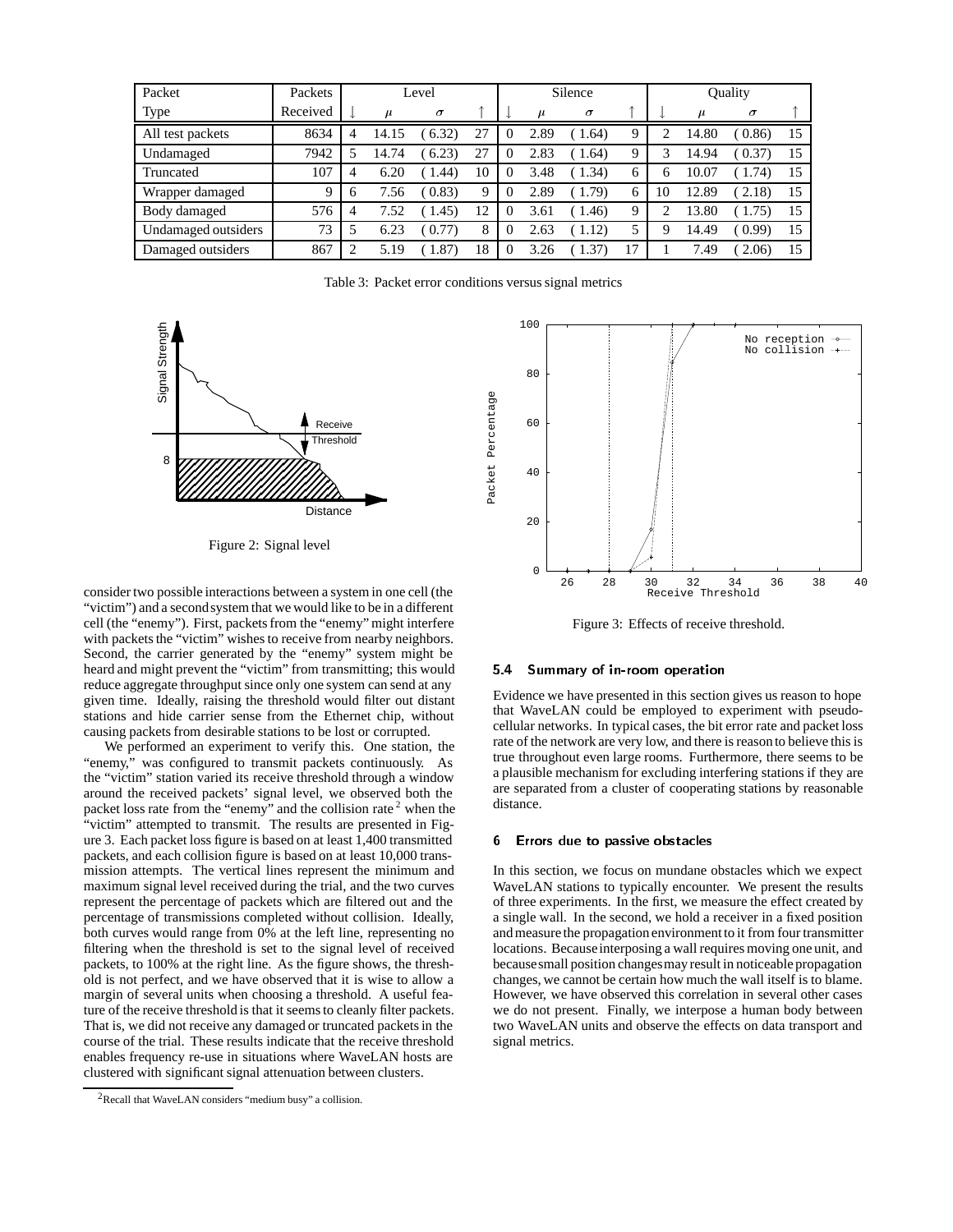| Trial  | Packets  |               |       | Level  |    |                | Silence |          | Quality |    |       |          |    |
|--------|----------|---------------|-------|--------|----|----------------|---------|----------|---------|----|-------|----------|----|
| Name   | Received | $\sigma$<br>u |       |        |    |                | $\mu$   | $\sigma$ |         |    | $\mu$ | $\sigma$ |    |
| Air 1  | 12720    | 29            | 30.58 | 0.70)  | 32 |                | 1.80    | 1.38     | 7       |    | 15.00 | 0.00)    | 15 |
| Wall 1 | 12720    | 24            | 25.78 | 0.67)  | 28 |                | 1.25    | 1.27     | 7       | 14 | 15.00 | (0.03)   | 15 |
| Air 2  | 12715    | 25            | 28.58 | 0.60   | 30 | $\overline{0}$ | 3.35    | (1.11)   | 13      |    | 15.00 | (0.00)   | 15 |
| Wall 2 |          |               | 26.66 | (0.59) | 28 |                | 3.25    | 1.10)    | 8       |    | 15.00 | 0.00)    | 15 |

Table 4: Signal metrics with a single wall

| Trial | Packets  | Packet | Packets   | <b>Bits</b>     | Wrapper | Body        | Worst |
|-------|----------|--------|-----------|-----------------|---------|-------------|-------|
| Name  | Received | Loss   | Truncated | Received        | Damaged | <b>Bits</b> | Body  |
| Tx1   | 12715    | 0%     |           | 10 <sup>8</sup> |         |             |       |
| Tx2   | 12720    | .007%  | 0         | $10^8\,$        | 0       |             |       |
| Tx4   | 1440     | .07%   | 0         | 10.             | 0       |             |       |
| Tx5   | 1440     | .07%   |           | $10^7$          | 0       | 82          |       |

Table 5: Results of multi-room experiments

| Trial            | Packets  |                   |       | Level  |    |          | Silence |               | Quality |    |       |          |    |
|------------------|----------|-------------------|-------|--------|----|----------|---------|---------------|---------|----|-------|----------|----|
| Name             | Received | $\sigma$<br>$\mu$ |       |        |    |          | μ       | σ             |         |    | u     | $\sigma$ |    |
| Tx1              | 12715    |                   | 28.58 | (0.60) | 30 | $\theta$ | 3.35    |               | 13      | 15 | 15.00 | 0.00     | 15 |
| Tx2              | 12720    |                   | 26.66 | (0.59) | 28 | $\theta$ | 3.25    | 1.10          | 8       | 15 | 15.00 | 0.00     | 15 |
| Tx4              | 1440     |                   |       | 0.66   | 15 | 0        | 4.03    |               | 9       |    | 15.00 | 0.00     | 15 |
| T <sub>x</sub> 5 | 1440     |                   | 9.50  | (0.93) | 12 | $\theta$ | 4.08    | $.29^{\circ}$ | 8       |    | 14.99 | 0.15     | 15 |

Table 6: Signal metrics for multi-room experiment

| Packet              | Packets  |    | Level |          |    |          |          | Silence  |   | Quality |       |          |    |  |
|---------------------|----------|----|-------|----------|----|----------|----------|----------|---|---------|-------|----------|----|--|
| Type                | Received |    | u     | $\sigma$ |    |          | $_{\mu}$ | $\sigma$ |   |         |       | $\sigma$ |    |  |
| All                 | 1440     |    | 9.50  | (0.93)   | 12 | 0        | 4.08     | (1.29)   |   |         | 14.99 | (0.15)   | 15 |  |
| Error-Free          | 1414     |    | 9.51  | (0.92)   | 12 | $\theta$ | 4.08     | .28)     | 8 | 14      | 15.00 | (0.03)   | 15 |  |
| Truncated           |          | 10 | 10.00 | 0.00     | 10 |          | 3.00     | 0.00)    |   | 12      | 12.00 | (0.00)   | 12 |  |
| <b>Body Damaged</b> | 25       |    | 8.72  | 0.87     | 10 |          | 4.56     |          |   |         | 14.72 | (0.87)   | 15 |  |

Table 7: Signal metrics for multi-room scenario Tx5

## 6.1 Single wall

In the first scenario a transmitter and receiver are separated by approximately 7 feet, and then further separated by approximately 6 inches of wall (in the second case, approximately four feet of free space were added in addition to the wall). We did experiments with two different types of wall. In each location we collected  $10<sup>8</sup>$  bits with no loss or error whatsoever.

However, the WaveLAN reports slightly different propagation quality numbers for the different scenarios (Table 4). We see that the wall affects the signal *level* in a way that is similar to a noticeable move across a room, though the signal *quality* is not significantly reduced. The first wall is plaster with a wire mesh core and it reduces the signal level by about 5 points. The second wall consists of concrete blocks and reduces the signal level by only 2 points, i.e. concrete walls seem to be less of a hindrance for these signals than plaster over wire mesh walls.

### - Multiple obstacles

In the second experiment we use a more complex setup in the building with concrete block walls (wall 2 of the previous experiment). The layout is shown in Figure 4, and the results of the test are summarized in Table 5. The receiver and the first transmitter location are at diagonally opposite sides of a single office, and we obtain results similar to the previous in-office case. The secondtransmitter location is approximately four feet away through a single concrete block wall, and corresponds to the single wall experiment of the previous section. The other two transmitter locations are more distant, with several intervening walls and metal objects. They are at distances of roughly 45 and 30 feet respectively from the receiver. The fourth transmitter location shows us our first corrupted packet bodies. Twenty-five of the received packets have a total of 82 bit errors, with the worst packet containing seven bit corruptions. While this number is trivial to correct using error coding, the existing WaveLAN system does not include such a mechanism. The fourth transmitter location demonstrates a single packet truncation of roughly 10% of the packet body.

It is instructive to make a more detailed comparison of the propagation environments along these four paths (Tables 6 and 7). First we see that moving through a single wall from Tx1 to Tx2 has not significantly changed the propagation environment. Next we observe that passing through more walls and a door has a more noticeable effect. Finally, if we look in more detail at the Tx5 location, we see that the corrupted packets have noticeably reduced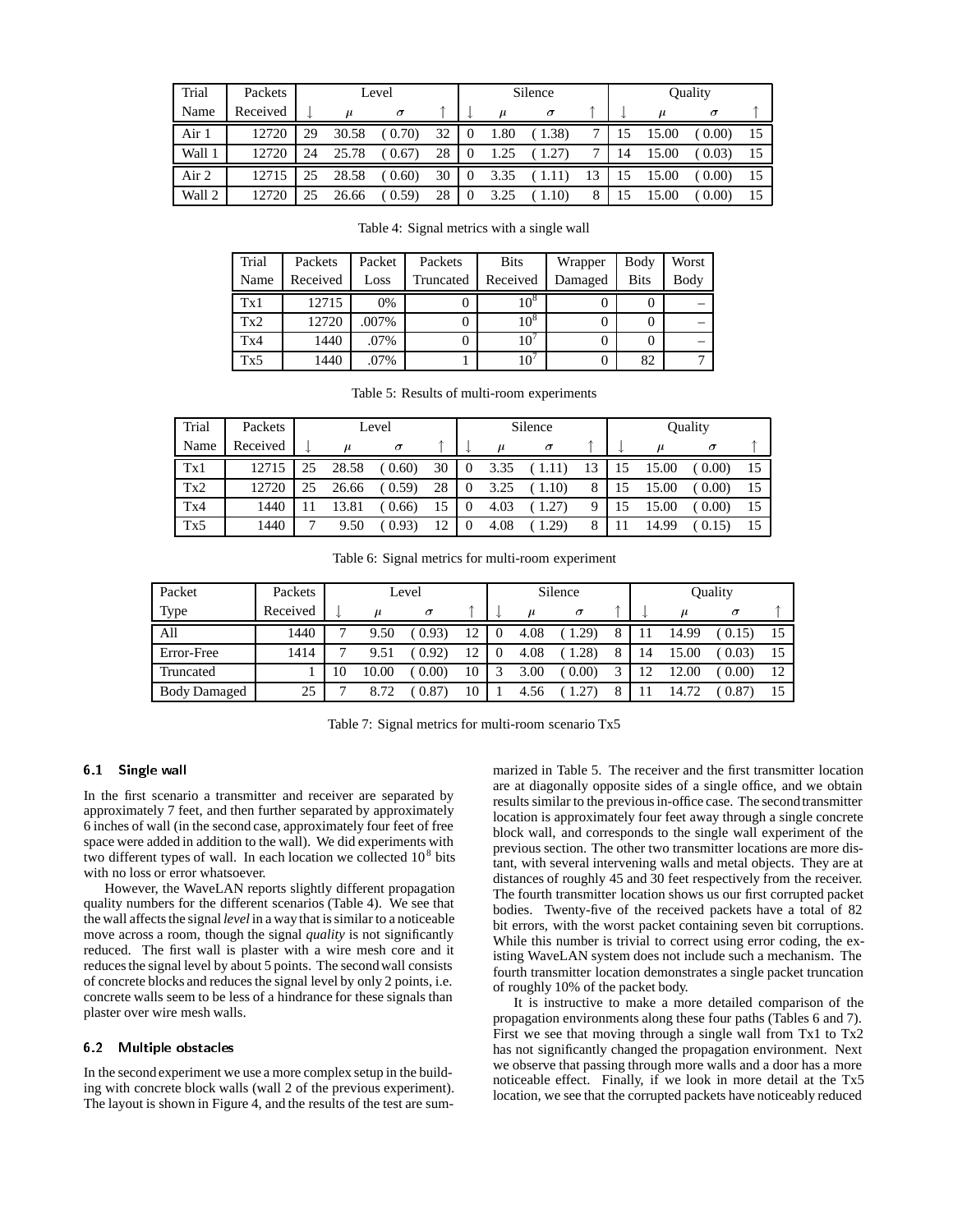| Trial   | Packets  | <b>Packet</b> | Packets   | <b>Bits</b> | Wrapper Body       |             | Worst |
|---------|----------|---------------|-----------|-------------|--------------------|-------------|-------|
| Name    | Received | Loss          | Truncated |             | Received   Damaged | <b>Bits</b> | Body  |
|         |          |               |           |             |                    |             |       |
| No body | 1440     | 0%            |           |             |                    |             |       |

| Trial       | Packet             | Packets  | Level |          |    |          |       | Silence  |   |                |       | Quality       |    |  |  |
|-------------|--------------------|----------|-------|----------|----|----------|-------|----------|---|----------------|-------|---------------|----|--|--|
| Name        | Type               | Received | u     | $\sigma$ |    |          | $\mu$ | $\sigma$ |   |                | $\mu$ | $\sigma$      |    |  |  |
| No body     | All Packets        | 1440     | 12.55 | 0.60)    | 15 | $\theta$ | 4.23  | .47      |   | 5              | 15.00 | (0.00)        | 15 |  |  |
| <b>Body</b> | <b>All Packets</b> | 1442     | 6.73  | (0.88)   | 10 |          | 1.90  | .64)     | Q |                | 14.95 | (0.27)        | 15 |  |  |
|             | Undamaged          | 1214     | 6.73  | (0.87)   | 10 |          |       | .59)     | Q | $\overline{4}$ | 14.99 | (0.09)        | 15 |  |  |
|             | Truncated          | 3        | 1.67  | (0.47)   | 8  |          | 3.00  | 2.16     |   |                | 12.33 | $.25^{\circ}$ | 14 |  |  |
|             | Wrapper damaged    |          | 5.00  | 0.00     |    |          | 1.00  | 0.00     |   | 15.            | 5.00  | (0.00)        | 15 |  |  |
|             | Body damaged       | 224      | 6.74  | 0.95)    | O  |          | 2.85  | 1.61)    | ⇁ | 3              | 14.77 | (0.51)        | 15 |  |  |

Table 8: Effects of human body on packet loss and errors

Table 9: Effect of human body on signal measurements



Figure 4: Layout of multi-room experiment

signal*level*, while the sole truncated packet has a noticeably reduced signal *quality*. We will see similar correlations in other scenarios, so they may point to some feature of the WaveLAN hardware. For example, it is possible that data decoding and clock recovery are impaired by different signal features.

From this brief investigation of obstacles, we learn that different construction materials have noticeably different effects on WaveLAN propagation. Furthermore, it seems unlikely that there are many cases where a single building wall can be pressed into service as a cell boundary. The receive threshold experiment in Section 5 showed that packets from a transmitter to a receiver can vary in signal strength by several points and that the threshold is not perfect. In other words, if we want to use the receive threshold to shut out senders in an adjacent cell, the difference in average signal level for senders inside and outside of the cell should be at least 6, although 8-10 would be more desirable. The results of this section predict that it will typically require multiple walls to safely isolate two transmitters in different offices. Unfortunately that introduces large "border zones" in which mobile clients would disrupt multiple pseudo-cells.

## 6.3 Human Body

After noticing in a few informal trials that WaveLAN signals seemed significantly attenuated by a human body, we decided to investigate further. In order to obtain a path with significant attenuation, we separated two WaveLAN units by placing them in two rooms across a hallway. The direct path was approximately 56 feet long and passed through two concrete block walls and some classroom furniture. We collected two packet streams, with the second impaired by the presence of a person bending over as if to examine the laptop screen closely. Tables 8 and 9 contain the results. Interposing a person has induced packet loss, truncation, and packet body damage. Furthermore, we observe a noticeable reduction in signal level. These results could be significant if similar networks were deployed in crowded lecture halls, though the effect would probably be mitigated if a WaveLAN base station were located near the ceiling.

### $\overline{7}$ Errors due to competing active radiation sources

We briefly discuss four different types of interference: front end overload, narrowband interference, spread spectrum interference, and competing WaveLAN units.

If a very powerful transmitter is close to a receiver, the early filter stages of the receiver, which are designed to reject out-of-band signals, may be overwhelmed. We tested two sources of front end overload. The first was a 144 MHz Amateur Radio Service FM transmitter emitting roughly two watts while in physical contact with the receiver's modem unit. During this test we observed no bit errors unless we separated the two WaveLAN units far enough for the signal level to be severely attenuated, which is itself a source of errors.

Microwave ovens are powerful sources of potential interference which are common in an office environment. Though we expect them to be well shielded, even a small leakage percentage would be significant. We made a crude test of a single microwave oven. The transmitter was placed at varying distances from the receiver, which was in physical contact with a microwave oven (operating with the door closed), and no errors were observed. Since most microwave ovens operate in the 2 GHz range, it is possible that 2.4 GHz WaveLAN units would receive more interference.

We briefly investigated the effects of two narrowband 900 MHz cordless phones (AT&T 9100, Panasonic KX-T9500) on Wave-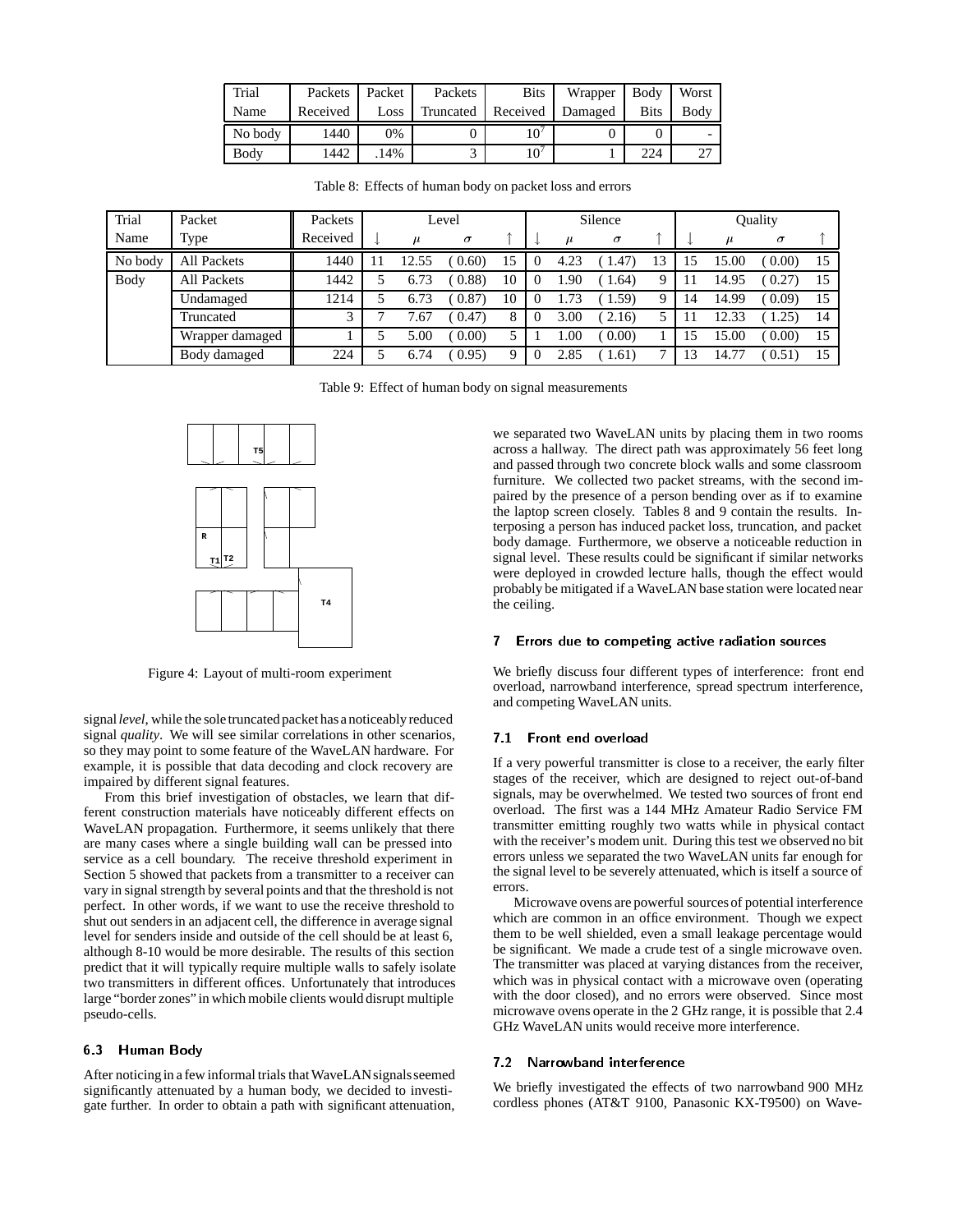| Trial                   | Packet      | Packets  |    |       | Level    |    |          |       | Silence  |    |    |       | Quality  |    |
|-------------------------|-------------|----------|----|-------|----------|----|----------|-------|----------|----|----|-------|----------|----|
| Name                    | Source      | Received |    | $\mu$ | $\sigma$ |    |          | $\mu$ | $\sigma$ |    |    | μ     | $\sigma$ |    |
| Phones off              | Test        | 1432     | 25 | 26.7  | 0.66)    | 28 | $\Omega$ | 2.40  | 1.32)    | 6  | 14 | 14.98 | (0.14)   | 15 |
|                         | Outsiders   | 330      |    | 4.69  | 1.56)    | 25 |          | 2.57  | .37)     | 6  |    | 6.67  | (1.99)   | 15 |
| Cluster                 | Test        | 1440     | 25 | 26.89 | 0.61)    | 28 | 8        | 15.45 | .22)     | 19 | 15 | 15.00 | (0.00)   | 15 |
| Handsets nearby         | <b>Test</b> | 1440     | 25 | 26.62 | (0.62)   | 28 | 3        | 11.33 | 2.62)    | 15 | 13 | 14.93 | (0.26)   | 15 |
| Handsets nearby talking | Test        | 1431     | 25 | 26.63 | (0.59)   | 28 | $\Omega$ | 6.11  | 1.98)    | 10 | 14 | 14.96 | (0.20)   | 15 |
|                         | Outsiders   | 213      | h. | 7.85  | (0.87)   |    |          | 6.26  | 1.73)    |    |    | 9.93  | (1.93)   | 15 |
| Bases nearby            | Test        | 1440     | 25 | 26.31 | (0.65)   | 28 | 17       | 19.32 | 1.18)    | 21 | 15 | 15.00 | (0.00)   | 15 |

Table 10: The effects of narrowband 900 MHz cordless phones

LAN reception. We placed our WaveLAN transmitter and receiver approximately 20 feet apart in a large lecture hall and subjected them to various telephone interference. The results of this investigation are summarized in Table 10. In the "phones off" trial, the handsets and base units were turned off; in the "cluster" trial, both handsets and base units were activated and placed a few inches from the receiver's modem unit. These represent the extreme cases. For the other three trials, we moved either the handsets or the base units to an office across the hall from the lecture hall to investigate whether the phones were using some form of power control.<sup>3</sup> In the "handsets nearby talking" case, a human body was necessarily near the receiver, but in all other cases nobody was in the immediate vicinity of the WaveLAN units.

Except for the "cluster" trial, both handsetsreceivednearly solid static, and the Panasonic unit beeped, presumably to indicate poor signal conditions. In sharp contrast, the WaveLAN experienced no damagedtest packets, andonly backgroundlevels of packetloss (the "phones off" and "handsets nearby talking" trials each experienced a single packet loss). The telephones affected the silence level to varying degrees; in the two cases where the silence level was lowest, we observed packets from stations not participating in the test (they were relatively weak and all were damaged in some way, so we suspect they were leakage from one or more nearby buildings which we know contain WaveLAN units). The fact that the highest silence level is in the "bases nearby" trial, when the handsets were distant, rather than the "cluster" trial suggests that the cordless phones may be using power control, perhaps to extend handset battery life.

We also briefly investigated the effects of an Advanced Mobile Phone Service (AMPS) narrowband FM cellular phone on Wave-LAN reception. Once again, at varying distances, the WaveLAN seemed immune to bit errors. On the other hand, the cellular phone received significant amounts of white noise, totally overwhelming the audio signal, when it was close to an operating WaveLAN transmitter. We did not control for the effects of power control or channel selection by the cellular phone system.

WaveLAN's resistance to these interference sources is probably due to the DSSS modulation, which is known to be resistant to narrowband sources[28].

### $73$ 900 MHz spread spectrum cordless phone

We also investigated the effects of two 900 MHz spread spectrum cordless phones, an AT&T 9300 and a Radio Shack ET-909. <sup>4</sup> The two phones were quite similar in user interface and effects on WaveLAN reception. Unfortunately, if the handsets were within

approximately three feet of each other, they could not simultaneously maintain connections to their respective base stations, even when multiple channels were employed. Our WaveLAN transmitter and receiver were approximately 25 feet apart in a conference room. The "near" location used for these trials was several inches from the receiver's modem unit, and the "far" location was approximately 14 feet from the receiver and 20 feet from the transmitter. For all runs we collected enough received packets to yield roughly  $10<sup>7</sup>$  bits of packet body. Throughout the tests the telephones maintained acceptable audio signals. There were occasional clicks, but no actual outages, and the handsets did not complain about poor signal conditions.

The results of this investigation are summarized in Table 11. Three cases indicate that these phones can severely damage the WaveLAN environment: half of the packets are totally lost, while every packet that arrives is truncated. On the other hand, the "RS remote cluster" case indicates that reasonable separation between the WaveLAN and telephone leaves the link unharmed (though we will see below that the signal characteristics change noticeably). Finally, the "AT&T handset" case demonstrates that there is a significant intermediate effect: while a small number of packets are lost or truncated, nearly two thirds of the remainder contain correctable errors (the worst corruption of a packet body observed was 5% of the bits).

The signal information presented in Tables 12 and 13 suggests the following observations:

- The phones add a significant amount of noise to the environment. Every case except for "phones off" has a very high silence level.
- Very low signal quality seems to be a good predictor of truncation.
- If the signal level is high but signal quality is not outstanding, bit errors are likely.
- Based on signal information, in some trials some "outsiders" may be test packets corrupted beyond recognition.

In summary, ISM band spread spectrum cordless phones, depending on their location, can be harmless, severely disrupt a Wave-LAN, or inject mild, plausibly correctable errors.

### Competing WaveLAN units

The single-channel design of the WaveLAN suggests that noncooperating WaveLAN units could provide significant mutual interference. Using the experimental layout described in Section 6.2, we placed additional WaveLAN transmitters at the Tx4 and Tx5 locations, and raised their receive threshold to 35, thus ensuring they would transmit continuously, and not defer to any nearby stations,

 $3$ Power control is the practice of reducing transmitter power as long as it does not induce errors; this saves battery life and allows frequency re-use.

 ${}^{4}$ The Radio Shack ET-909 uses DSSS modulation, and we suspect the AT&T 9300 does as well.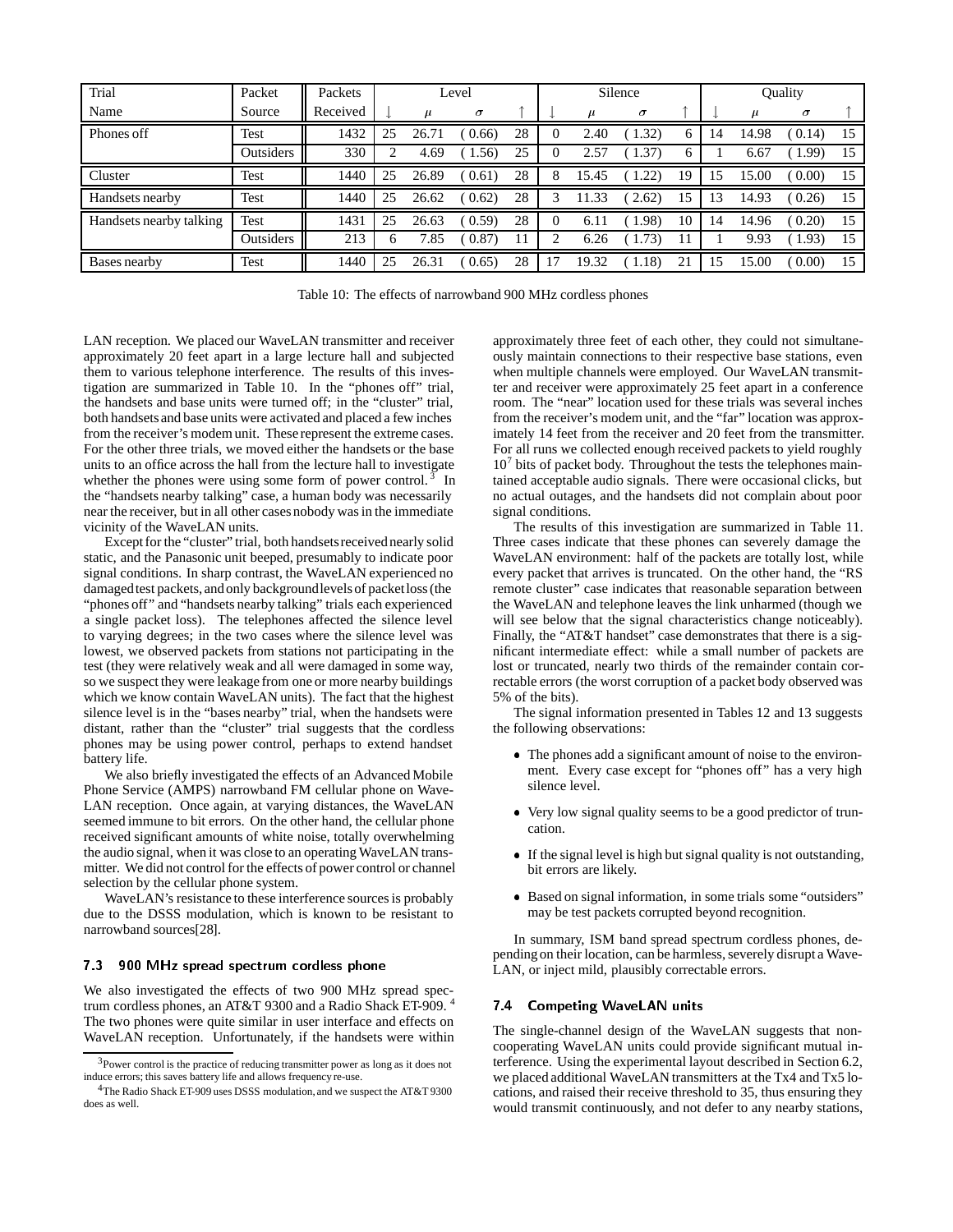| Trial             | Phone     | Handset  | Base     | Packet | Packets   | Wrapper | Body        | Worst |
|-------------------|-----------|----------|----------|--------|-----------|---------|-------------|-------|
| Name              | Type      | Location | Location | Loss   | Truncated | Damaged | <b>Bits</b> | Body  |
| Phones off        |           |          |          | .5%    | 0%        | $0\%$   | 0%          |       |
| RS base           | <b>RS</b> | far      | near     | 52%    | 100%      | 0%      | 0%          |       |
| RS cluster        | RS        | near     | near     | 51%    | 100%      | 0%      | 0%          |       |
| AT&T cluster      | AT&T      | near     | near     | 52%    | 100%      | 0%      | 0%          |       |
| RS remote cluster | RS        | far      | far      | 0%     | 0%        | 0%      | 0%          |       |
| AT&T handset      | AT&T      | near     | far      | 1%     | 4%        | 1%      | 59%         | 4.9%  |

|  | Table 11: Summary of spread spectrum cordless phones |  |  |  |  |
|--|------------------------------------------------------|--|--|--|--|
|--|------------------------------------------------------|--|--|--|--|

| Trial             | Packet    | Packets  |    |       | Level    |    |          |       | Silence  |    | Quality |       |          |    |  |
|-------------------|-----------|----------|----|-------|----------|----|----------|-------|----------|----|---------|-------|----------|----|--|
| Name              | Source    | Received |    | $\mu$ | $\sigma$ |    |          | $\mu$ | $\sigma$ |    |         | μ     | $\sigma$ |    |  |
| Phones off        | Test      | 1389     | 28 | 29.63 | (0.60)   | 31 | $\Omega$ | 2.20  | (1.10)   | 7  | 15      | 15.00 | (0.00)   | 15 |  |
|                   | Outsiders | 619      | 2  | 7.35  | 5.54)    | 29 | $\Omega$ | 2.51  | (1.17)   |    |         | 9.84  | (4.41)   | 15 |  |
| RS base           | Test      | 1597     | 28 | 31.54 | (2.57)   | 38 |          | 32.73 | 5.44)    | 38 | 2       | 10.07 | (3.29)   | 15 |  |
|                   | Outsiders | 316      | 4  | 31.03 | (5.77)   | 37 | 2        | 27.07 | 8.06     | 37 |         | 7.10  | (4.07)   | 15 |  |
| RS cluster        | Test      | 1488     | 28 | 32.01 | (1.73)   | 37 | 0        | 30.73 | (6.58)   | 37 |         | 8.91  | (3.09)   | 15 |  |
|                   | Outsiders | 1818     | 3  | 32.57 | 2.71)    | 37 | 0        | 28.97 | 6.84     | 37 |         | 5.48  | (2.98)   | 15 |  |
| AT&T cluster      | Test      | 1766     | 29 | 32.52 | 4.18     | 41 |          | 38.96 | 3.16     | 41 |         | 7.45  | (5.42)   | 15 |  |
|                   | Outsiders | 157      | 4  | 28.69 | (8.95)   | 40 |          | 37.77 | (7.13)   | 41 |         | 8.30  | (5.43)   | 15 |  |
| RS remote cluster | Test      | 1440     | 28 | 29.83 | (0.65)   | 32 | $\Omega$ | 21.81 | 5.91     | 27 | 15      | 15.00 | (0.00)   | 15 |  |
|                   | Outsiders | 9        | 3  | 4.22  | (0.63)   | 5  | 21       | 24.33 | (1.41)   | 26 |         | 8.11  | (1.10)   | 11 |  |
| AT&T handset      | Test      | 1456     | 28 | 30.04 | (1.04)   | 33 | 0        | 23.52 | 6.57)    | 32 |         | 13.46 | (2.14)   | 15 |  |
|                   | Outsiders | 265      | 4  | 31.31 | 6.23     | 33 | 3        | 23.29 | (6.33)   | 32 |         | 6.15  | (1.57)   | 12 |  |

Table 12: Signal measurements for spread spectrum phones

| Packet          | Packets  |    |       | Level    |    |                |       | Silence  |    | Quality |       |        |    |  |
|-----------------|----------|----|-------|----------|----|----------------|-------|----------|----|---------|-------|--------|----|--|
| Type            | Received |    | u     | $\sigma$ |    |                | u     | $\sigma$ |    |         | μ     | σ      |    |  |
| All test        | 9136     | 28 | 31.01 | (2.57)   | 41 |                | 25.78 | (12.67)  | 41 |         | .44   | (4.35) | 15 |  |
| Undamaged       | 3341     | 28 | 29.81 | (0.72)   | 32 | $\theta$       | 13.96 | (10.97)  | 30 |         | 14.81 | (0.77) | 15 |  |
| Truncated       | 4911     | 28 | 32.02 | 3.09     | 41 | $\overline{0}$ | 34.27 | (6.35)   | 41 |         | 8.76  | 4.28   | 15 |  |
| Wrapper damaged | 21       | 29 | 30.62 | (0.65)   | 32 | 3              | 24.71 | 5.79)    | 29 | 9       | 12.24 | 1.63   | 15 |  |
| Body damaged    | 863      | 28 | 29.89 | 1.00)    | 33 |                | 23.26 | (6.79)   | 30 |         | 3.62  | 1.98)  | 15 |  |

Table 13: Signal breakdown for spread spectrum phone test packets

| Trial                | Packet    | Packets  | Level |       |        |    |     |       | Silence |    | Quality |       |                |    |
|----------------------|-----------|----------|-------|-------|--------|----|-----|-------|---------|----|---------|-------|----------------|----|
| Name                 | Source    | Received |       |       |        |    |     |       | σ       |    |         |       | σ              |    |
| Without interference | Test      | 12715    | 25    | 28.58 | 0.60   | 30 | - 0 | 3.35  |         | 13 |         | 15.00 | $0.00^{\circ}$ | 15 |
| With interference    | Test      | 12717    | 28    | 28.65 | (0.49) | 30 | -0  | 13.62 | 3.39    | 21 |         | 15.00 | $0.00^{\circ}$ | 15 |
|                      | Outsiders | 31       | 24    | 28.65 | 0.51   | 32 |     | 13.62 | 3.39    | 28 |         | 15.00 | 0.00           | 15 |

Table 14: Signal metrics with and without interfering WaveLAN transmitters

including each other. We then attempted to transmit from location Tx1 to the receiver. Using the standard receive threshold value of 3, the link was completely unusable. For example, hundreds of invalid Ethernet addresses appear in the receiver's log, many associated with our test packets, indicating that the Ethernet station address field was frequently corrupted. Packet loss rates were high and collision-free transmissions very rare.

However, raising the receive threshold to 25, a value safely above the signal levels we had measured from the hostile transmitters' locations (Table 6), allowed the communicating stations to completely mask out the competition. We collected  $10^8$  bits with and without competition. In the case with competition, we experienced a 02% packet loss rate, which is not clearly significant, and no bit errors. If we compare the signal statistics (Table 14), we see that the background ("silence") level has increased significantly, but that the signal level and quality are essentially unchanged.

These results suggest that it is possible to use the receive threshold to shut out more distant systems without having high bit error rates when communicating with nearby systems. However, the fact that WaveLAN supports only a receive threshold and does not have transmit power control or multiple spreading sequencesmakes it difficult to create fully isolated pseudo-cells. In most environ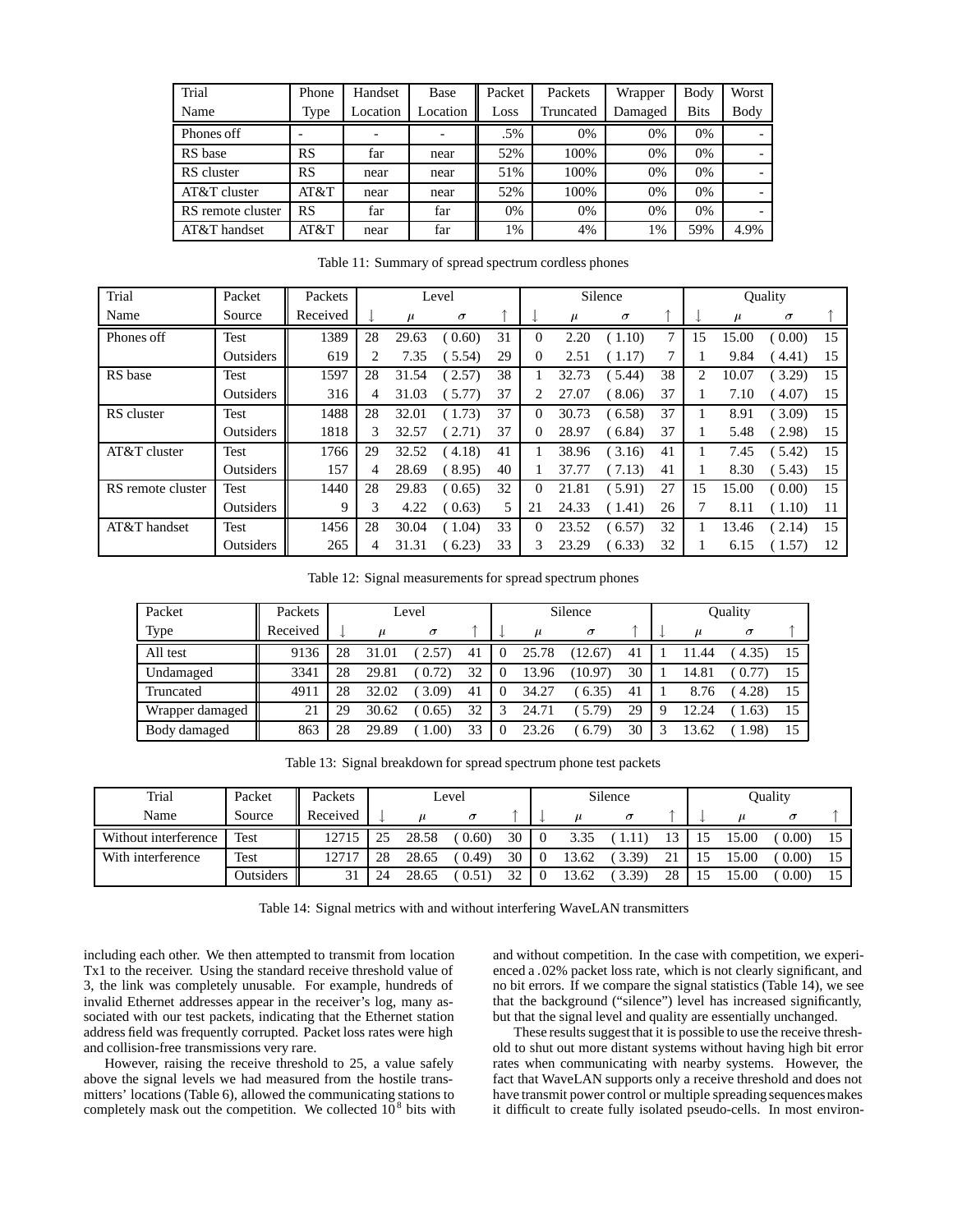ments, cells will be separated by "border zones" in which mobile clients will have poor performance and can easily disrupt communication in adjacent pseudo-cells. The reason is that hosts in the border zone can hear and be heard by hosts in multiple pseudocells, while the hosts in the different pseudo-cells cannot hear each other. This creates two types of problems. First, if a mobile host in the border zone communicates with a host in a cell, the carrier will be sensed in other cells, thus preventing communication in those other cells and reducing overall throughput. Second, if there is simultaneous communication in more than one cell (which is possible since the pseudo-cells are isolated), then a mobile host in the border zone may receive badly damaged packets. This is a special case of the classical "hidden transmitter" problem. We have observed, though not experimentally verified, that, when operated without thresholding, WaveLAN is fairly resistant to errors caused by hidden transmitters. We conjecture that this is because Wave-LAN seems to be able to sense carrier even when it cannot receive complete packets, and because of a "capture effect" inherent in its multipath-resistant receiver design.

### Implications for Wireless Network Architectures 8

While current wireless networks focus on connectivity rather than per-station bandwidth availability, our results suggest that future networks are likely to provide substantial bandwidth to individual client machines.

Our experiments indicate that "radio Ethernet" systems can provide good connectivity despite a wide variety of environmental hazards. The DSSS modulation and multipath resistant receiver design seemed to confer resistance to many environmental hazards. Another factor is the CSMA/CA Medium Access Control mechanism: within a collision domain, transmitters defer when they sense a carrier, so there should only be a single transmitter at any point in time. However, the shared nature of the channel also means that one should expect individual mobile machines to see only limited throughput. Furthermore, the fact that WaveLAN supports a receive threshold instead of transmit power control or multiple spreading sequences makes it difficult to create fully isolated cells.

In many cases, we observed a near-perfect link, arguing that FEC would be useless overhead in most situations. However, there were other situations, some plausibly predictable by signal measurements, in which there is frequent but minor packet corruption. Our observations, especially the spread spectrum phone results in Section 7.3, argue that the errors we did observe might be recoverable through a variable FEC mechanism.

The measurements we have presented provide reason to believe that it is feasible to construct an affordable wireless network that will provide bandwidth equivalent to what many wired computers currently enjoy, along with reasonableloss and error characteristics. For example, a WaveLAN-like device including multiple spreading sequencesfor sharp cell boundariesand transmitter power control to reduce unnecessary interference seems plausible, and would allow the construction of truly cellular network. The current WaveLAN design takes advantage of a particular spreading sequence with a very low self-correlation. While it is difficult to construct large sequence families which simultaneously have low self-correlation and low cross-correlation, and the effect of higher correlation would be more errors, the current WaveLAN seems to have processing gain to spare, especially since some robustness could be recovered via power control and adaptive multi-rate error coding[19, 31].

### 9 Related work

### 9.1 High Speed Radio LAN Error Environment

Duchamp and Reynolds have observed signal quality, throughput and error characteristics of an earlier model of 900MHz WaveLAN installed in ISA bus PCs, subjected to various challenges such as distance and multipath propagation[16]. Their testing regime included a propagation environment impeded by distance and local scatter induced by reflections from a wall. In this environment they observed packet loss and corruption rates both typically below 1%, except when a combination of attenuation and local scatter produced packet loss rates in the vicinity of 10% with a peak around 15% and packet corruption rates ranging as high as 40%. In the difficult environment, both rates varied nonmonotonically with distance, making it very unstable and unpredictable in the face of small motions. We observed similar loss and error rates due to attenuation and/or obstacles. Our work extends theirs by considering more error sources and by our investigation of the feasibility of pseudo-cellular WaveLAN operation.

Lewis and Guy measured the performance of the Arlan 610 system[26] and evaluated its utility for mobile multimedia applications. An interesting study [6] suggests it may be possible to obtain as much as 14 Mb/s from a single European DECT-style phone channel, albeit with a BER of  $10^{-5}$ .

A joint project between Olivetti Research Labs and Cambridge University is constructing a wireless ATM LAN[29]. The architecture consists of 10 Mb/s dual-antenna radios operating in the 2.4GHz band, a ten-meter transmission radius leading to geographical re-use of a single frequency, and a CSMA-based MAC protocol, CSMA/AED[7]. The unit of transmission and acknowledgement is a standard ATM cell augmented with headers for wireless connection management.

### 9.3 Mobile IP Community

The IP networking community is investigating the effects on a reliable transport protocol connection of traversing a mixture of wireless and wired IP links, focusing on ameliorating the effects of small MTUs, high error rates, and handoff-related packet delays and losses[8, 13].

In response to these challenges, several groups have examined *indirect* approaches, in which a backbone host communicates with a mobile host via a transparent protocol translator[3, 4, 9, 5]. For example, in an indirect implementation of a transport protocol, a fixed host communicates with a mobile host via a proxy that transparently terminates the transport-level connection and uses another transport-level connection (and potentially another protocol) to reach the mobile host [4, 40]. This approach is able to improve throughput during handoff-related packet loss and reduce small-MTU inefficiency. Of course, the applicability of this approach to a particular network depends on its characteristics. Our initial experience suggests that there may be a class of high-performance wireless networks for which less aggressiveapproachesmay suffice.

### 94 Adaptive Forward Error Correction

If channel conditions such as error patterns or bandwidth available for redundancy change over time, a single error correction algorithm may be inappropriate. While it is possible to use several different FEC codes, each with dedicated hardware resources, more attractive schemes exist. Hagenauer presents a family of codes called rate-compatible punctured convolution codes[19] which use the popular Viterbi decoding algorithm[38, 18, 34]. One example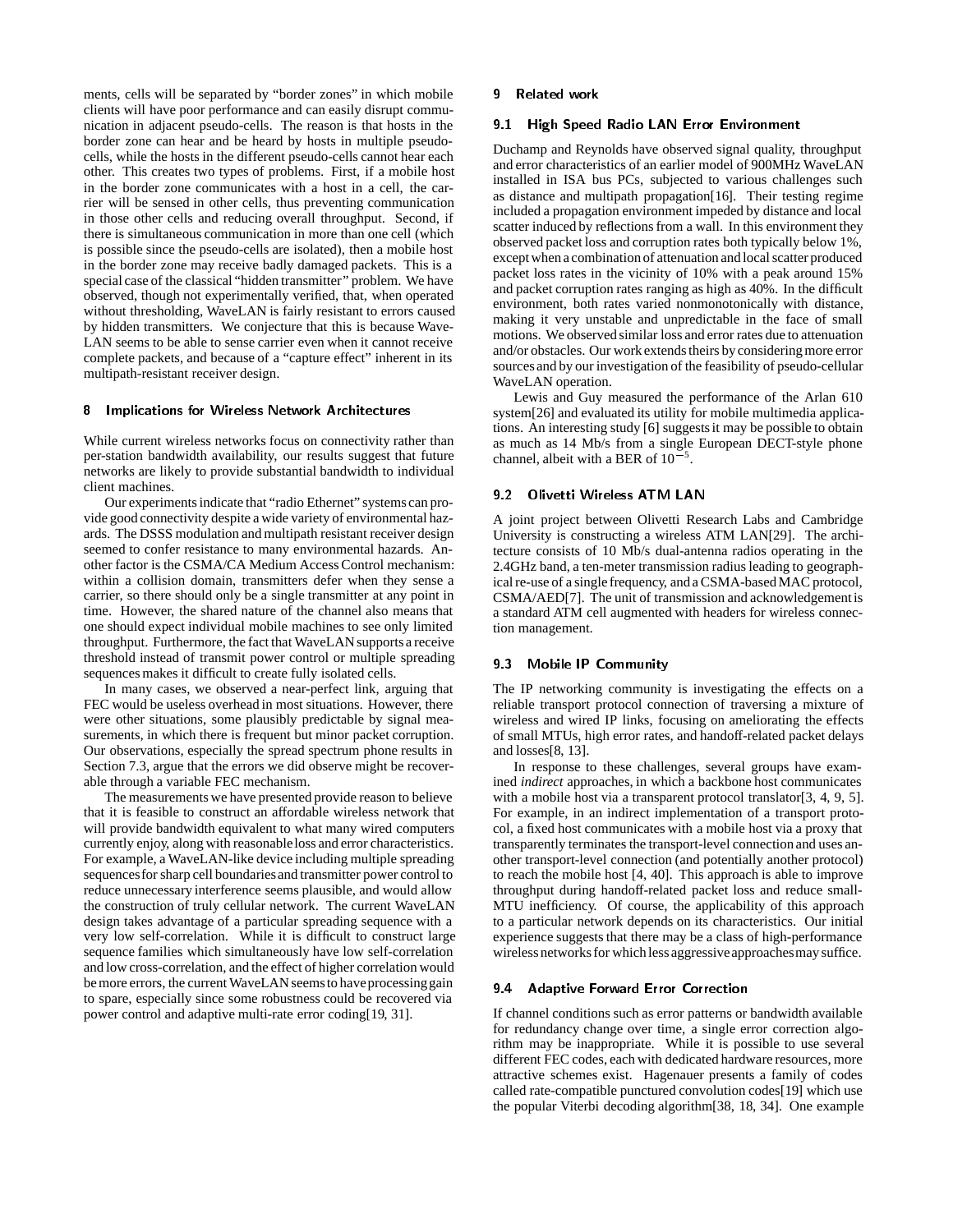code family has 13 codes with redundancy overhead varying from 12.5% to 300%. Qualcomm, Inc., a manufacturer of digital radio systems, offers a single-chip encoder/decoder designed for satellite channels which operates at up to 25 Mb/s with four levels of redundancy [32]. Karn presents a variable-rate FEC system designed for implementation by general-purpose microprocessors[24] and evaluates its operation on a link subject to short but frequent interference from radar.

We used detailed packet tracing to investigate the effects of distance, obstacles, and different interference sources on the error and loss rates of WaveLAN, a 2 Mb/s wireless LAN designed specifically for an indoor fading environment.

Distance alone seemed to have little effect in a fairly large area and WaveLAN can frequently penetrate formidable obstacles, although it eventually succumbs to attenuation. In general we observed very few bit errors, and the receive threshold was very effective at shutting out distant sources while allowing reliable communication with nearby sources. The worst errors were induced by spread spectrum cordless phones operating in the same frequency band, and even these were substantially reduced by distance.

While WaveLAN proved resistant to several sources of radio interference, self-interference is substantial enough to impede building a robust cellular architecture. The reason is that WaveLAN lacks transmitter power control and multiple spreading sequences, which are needed to completely isolate adjacent cells. On the other hand, its isolation capabilities are probably sufficient for researchers wishing to experiment with cellular wireless architectures.

Overall, our measurements suggest that low-cost, low-errorrate, high-speed, shared-channel wireless networks may be commonplace in the near future. Further investigation may determine whether variable forward error correction is useful in such networks.

### Acknowledgements

This work was partially supported by the Defense Advanced Research Projects Agency under contract number F19628-92-C-0116, and David Eckhardt was supported by an Intel Foundation Graduate Fellowship. Additional support was provided by Digital Equipment Corporation. Robert Baron of the Coda distributed filesystem group wrote the WaveLAN device driver which we extended to provide packet traces, members of the Coda group lent their time and laptops to provide interference, and obliging people lent me their cellular and cordless phones. This paper was significantly improved by the reviewers' comments.

### References

- [1] ATM Forum. *ATM User-Network Interface Specification: Version 3.0*, 1993.
- [2] AT&T Wireless Communications and Networking Division. *WaveLAN Air Interface*, July 1995. Document 407-0024785, Revision 2 (draft).
- [3] B. R. Badrinath, A. Bakre, T. Imielinski, and R. Marantz. Handling mobile clients: A case for indirect interaction. In *Proceedings of IEEE WWOS-IV*, pages 91–97, Napa, CA, October 1993. IEEE Press.
- [4] A. Bakre and B. R. Badrinath. I-TCP: Indirect TCP for mobile hosts. In *Proceedings of the 15th International Conference on Distributed Computing Systems*, pages 136–143, May 1995.
- [5] H. Balakrishnan, S. Seshan, and R. H. Katz. Improving reliable transport and handoff performance in cellular wireless networks. *Wireless Networks*, 1(4):469–481, 1996.
- [6] M. Barton, J. McGeehan, A. Nix, and M. Lawton. Error rate prediction for high data rate short range systems. In *Wireless Personal Communications*, pages 251–279. Kluwer, 1993.
- [7] S. K. Biswas, J. D. Porter, and A. Hopper. Performance of a multiple access protocol for an ATM based pico-cellular radio LAN. In *Proceedingsof The Third IEEE International Symposium on Personal, Indoor and Mobile Radio Communications*, pages 139–144. IEEE, 1992.
- [8] R. Cáceres and L. Iftode. The effects of mobility on reliable transport protocols. In *Proceedings of the 14th International Conference on Distributed Computing Systems*, pages 12–20, June 1994.
- [9] R. Cáceres and L. Iftode. Improving the performance of reliable transport protocols in mobile computing environments. *IEEE Journal on Selected Areas in Communications*, 13(5):850–857, June 1995.
- [10] CCITT. Proposed recommendation I.311, B-ISDN general network aspects, June 1991.
- [11] D. D. Clark, S. Shenker, and L. Zhang. Supporting real-time applications in an integrated services packet network: Architecture and mechanism. In *Proceedings of ACM SIGCOMM '92*, pages 14–26. ACM SIGCOMM, August 1992.
- [12] J. Crowcroft, Z. Wang, A. Smith, and J. Adams. A rough comparison of the IETF and ATM service models. *IEEE Network*, 9(6):12–16, Nov/Dec 1995.
- [13] A. DeSimone, M. C. Chuah, and O.-C. Yue. Throughput performance of transport-layer protocols over wireless LANs. In *Proceedings of IEEE GLOBECOM 1993*, pages 542–549, December 1993.
- [14] P. Dryden. Infrared connections get red-hot. *Communications Week*, page 1, November 21 1994.
- [15] D. Duchamp and A. Athan. Agent-mediated message passing for constrained environments. In *Proceedings of the USENIX Mobile and Location-Independent Computing Symposium*, pages 103–107. USENIX Association, August 1993.
- [16] D. Duchamp and N. F. Reynolds. Measured performance of a wireless LAN. In *Proceedings of the 17th Conference on Local Computer Networks*, pages 494–499. IEEE, Sep 1992.
- [17] D. Ferrari, A. Banerjea, and H. Zhang. Network support for multimedia–a discussion of the TENET approach. *Computer Networks and ISDN Systems*, pages 1267–1280, July 1994.
- [18] G. Forney. The Viterbi algorithm. *Proceedings of the IEEE*, 61(3):268–278, March 1973.
- [19] J. Hagenauer. Rate-compatible punctured convolutional codes (RCPC codes) and their applications. *IEEE Transactions On Communications*, 36(4):389–400, April 1988.
- [20] K. Hamied and G. L. Stuber. A non-iterative algorithm for estimating the impulse response of ISI channels. In *Wireless Personal Communications*, pages 175–186. Kluwer, 1993.
- [21] A. Hills and D. B. Johnson. A wireless data network infrastructure at Carnegie Mellon University. *IEEE Personal Communications*, pages 56–63, January 1996.